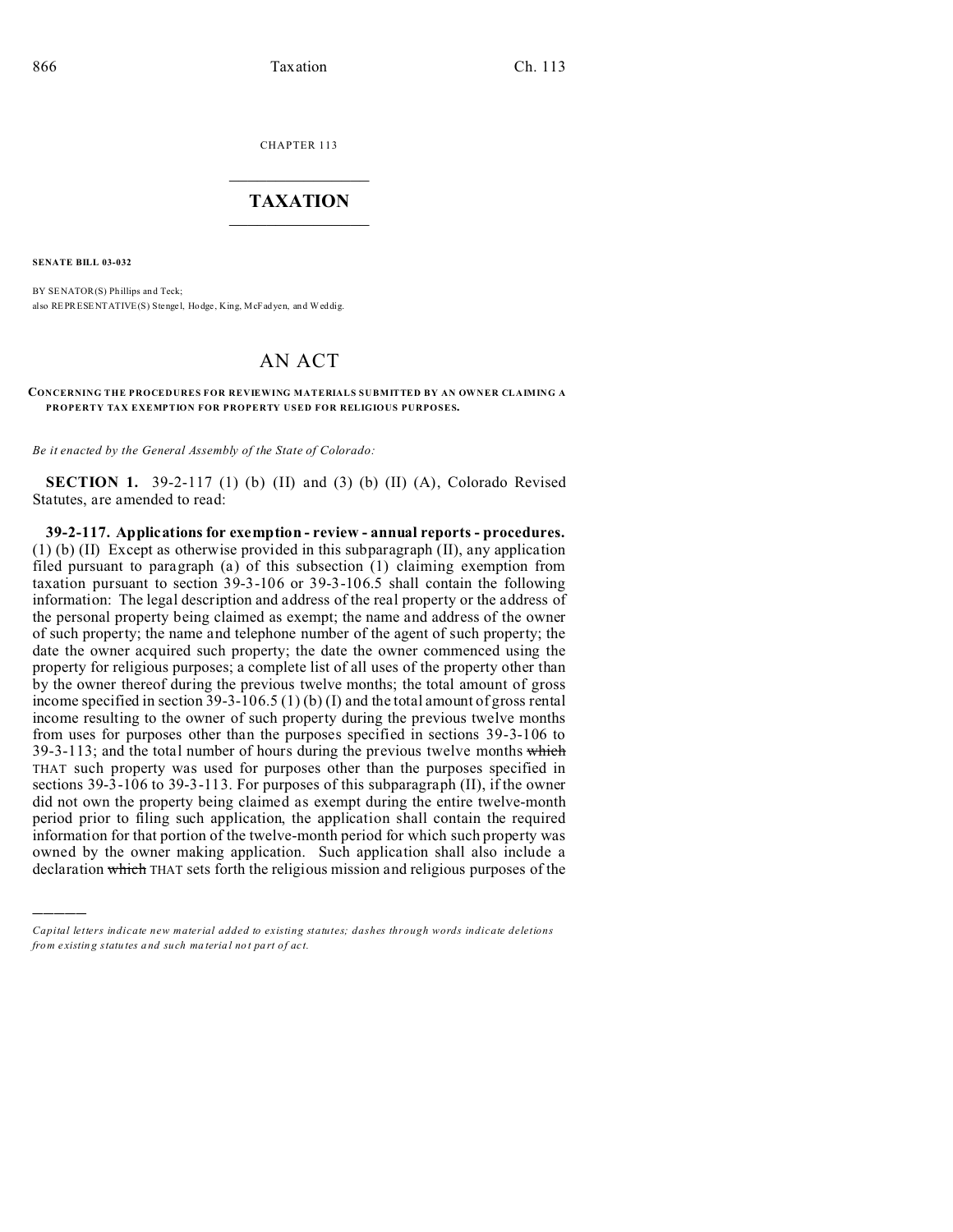## Ch. 113 Taxation **Taxation** 867

owner of the property being claimed as exempt and the uses of such property which THAT are in the furtherance of such mission and purposes. Such declaration shall be presumptive as to the religious purposes for which such property is used. The administrator shall not require any information other than the information specified in this subparagraph (II) unless the administrator has received written permission from the state board of equalization pursuant to the provisions of section 39-9-109 IF THE ADMINISTRATOR IS UNABLE TO DETERMINE WHETHER THEPROPERTY QUALIFIES FOR EXEMPTION BASED SOLELY ON THE INFORMATION SPECIFIED IN THIS SUBPARAGRAPH (II), THE ADMINISTRATOR MAY REQUIRE ADDITIONAL INFORMATION, BUT ONLY TO THE EXTENT THAT THE ADDITIONAL INFORMATION IS NECESSARY TO DETERMINE THE EXEMPTION STATUS OF THE PROPERTY. The administrator may challenge any declaration included in the application only upon approval of the state board of equalization pursuant to section 39-9-109, and such challenge shall be based only upon the grounds that the religious mission and purposes are not religious beliefs sincerely held by the owner of such property, that the property being claimed as exempt is not actually used for the purposes set forth in such application, or that the property being claimed as exempt is used for private gain or corporate profit.

(3) (b) (II) (A) Except as otherwise provided in sub-subparagraph (B) of this subparagraph (II), any annual report filed pursuant to paragraph (a) of this subsection (3) claiming exemption from taxation pursuant to section 39-3-106 or 39-3-106.5 shall contain the following information: The legal description or address of the property being claimed as exempt; the name and address of the owner of such property; a complete list of all uses of such property other than by the owner thereof during the previous calendar year; the amount of total gross income specified in section 39-3-106.5 (1) (b) (I) and the total amount of gross rental income resulting from uses of such property which THAT are not for the purposes set forth in sections 39-3-106 to 39-3-113; and the total number of hours which THAT such property was used for purposes other than the purposes specified in sections 39-3-106 to 39-3-113. Such annual report shall also include a declaration of the religious mission and purposes of the owner of such property claimed as being exempt and the uses of such property which THAT are in the furtherance of such mission and purposes. Such declaration shall be presumptive as to the religious mission and religious purposes of the owner of such property. The administrator shall not require any information other than the information specified in this subparagraph (II) unless the administrator has received written permission from the state board of equalization pursuant to the provisions of section 39-9-109 IF THE ADMINISTRATOR IS UNABLE TO DETERMINE WHETHER THE PROPERTY CONTINUES TO QUALIFY FOR EXEMPTION BASED SOLELY ON THE INFORMATION SPECIFIED IN THIS SUBPARAGRAPH (II), THE ADMINISTRATOR MAY REQUIRE ADDITIONAL INFORMATION, BUT ONLY TO THE EXTENT THAT THEADDITIONAL INFORMATION IS NECESSARY TO DETERMINE THE EXEMPTION STATUS OF THE PROPERTY. The administrator may challenge any declaration included in such annual report only upon approval of the state board of equalization pursuant to section 39-9-109, and such challenge shall be based only upon the grounds that the religious mission and purposes are not religious beliefs sincerely held by the owner of such property, that such property is not actually used for the purposes set forth in the annual report, or that the property being claimed as exempt is used for private gain or corporate profit.

**SECTION 2. Repeal.** 39-9-109 (1), (2), (3), and (4), Colorado Revised Statutes, are repealed as follows: